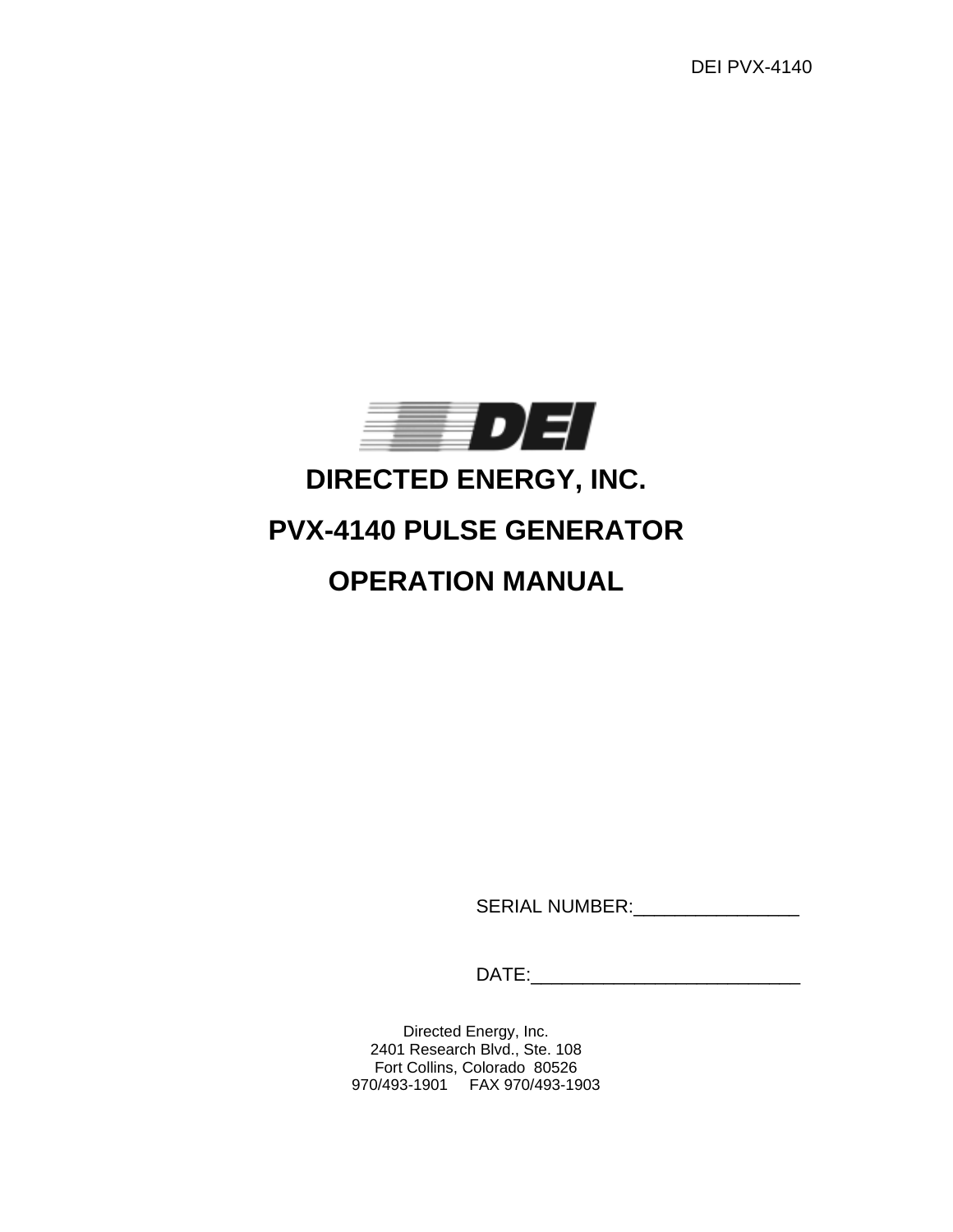# **TABLE OF CONTENTS**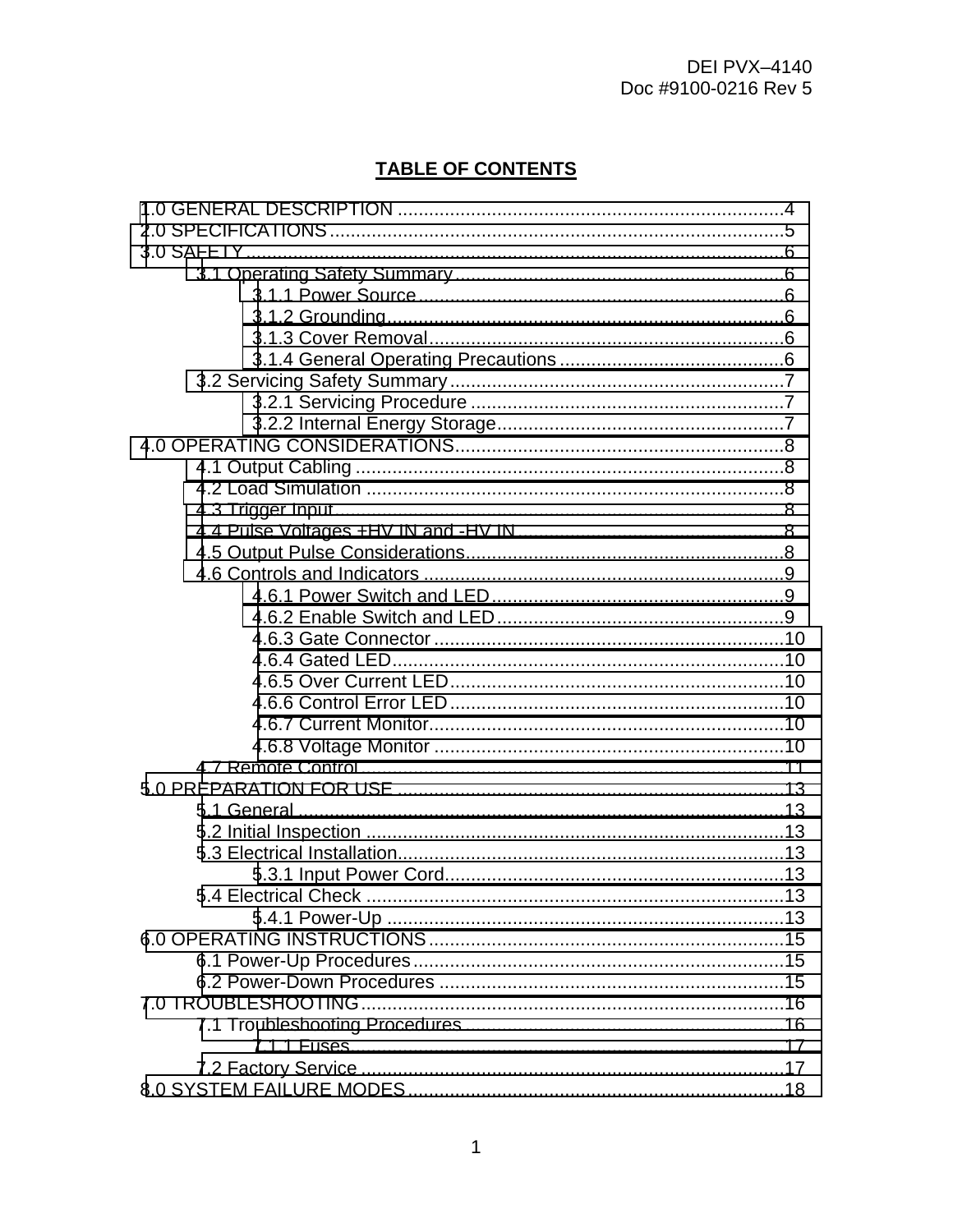## **DEI PVX-4140** Doc #9100-0216 Rev 5

| 9.0 WARRANTY. |  |
|---------------|--|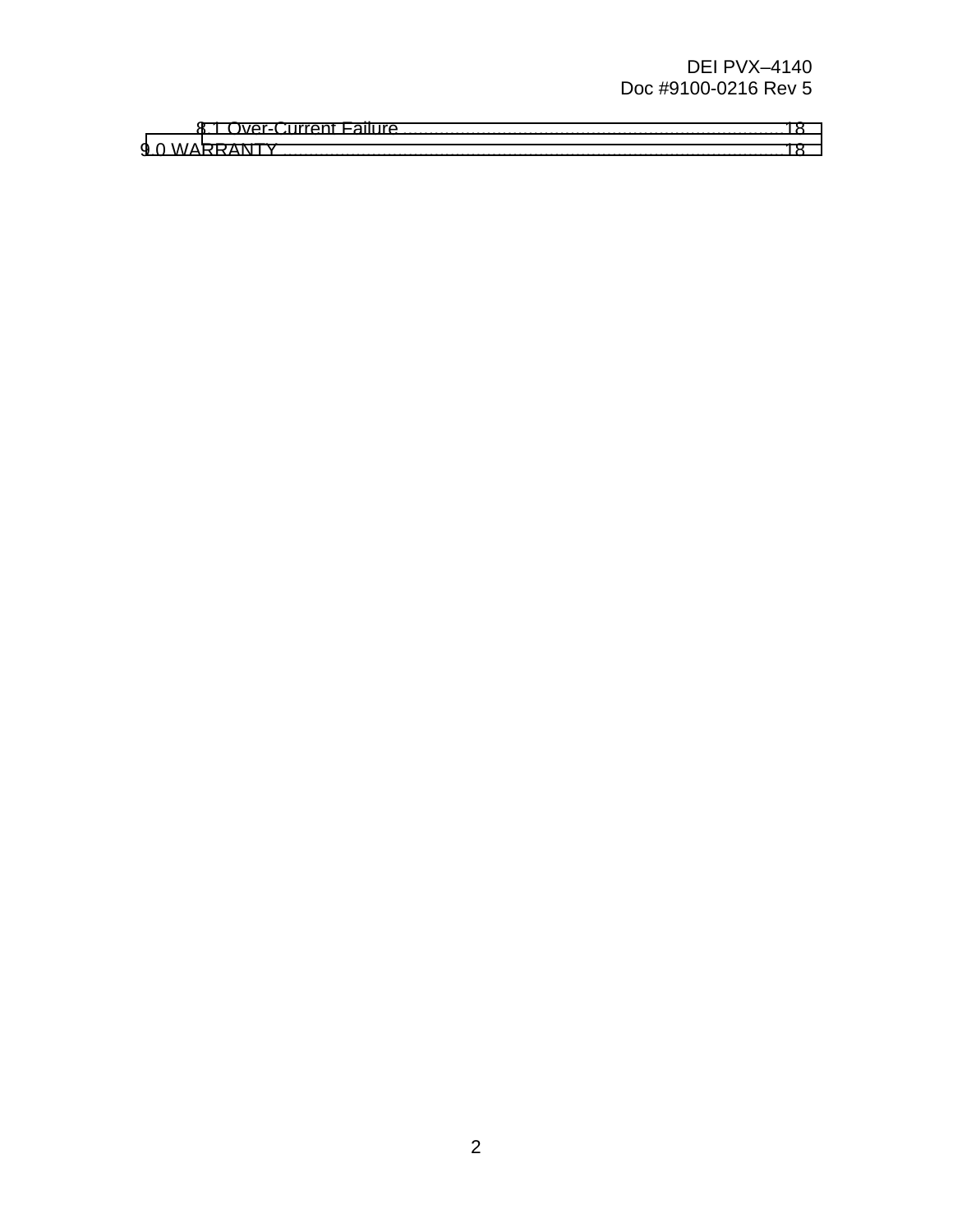#### **\*\*\*\*\*\*\*\*\*\* WARNING \*\*\*\*\*\*\*\*\*\***

SAFE OPERATING PROCEDURES AND PROPER USE OF THE EQUIPMENT ARE THE RESPONSIBILITY OF THE USER OF THIS SYSTEM.

Directed Energy, Inc (DEI) provides information on its products and associated hazards, but it assumes no responsibility for the after-sale operation and safety practices.

ALL PERSONNEL WHO WORK WITH OR ARE EXPOSED TO THIS EQUIPMENT MUST TAKE PRECAUTIONS TO PROTECT THEMSELVES AGAINST POSSIBLE SERIOUS AND/OR FATAL BODILY INJURY. DO NOT PERFORM INTERNAL REPAIR OR ADJUSTMENTS UNLESS ANOTHER PERSON CAPABLE OF RENDERING FIRST AID AND RESUSCITATION IS PRESENT.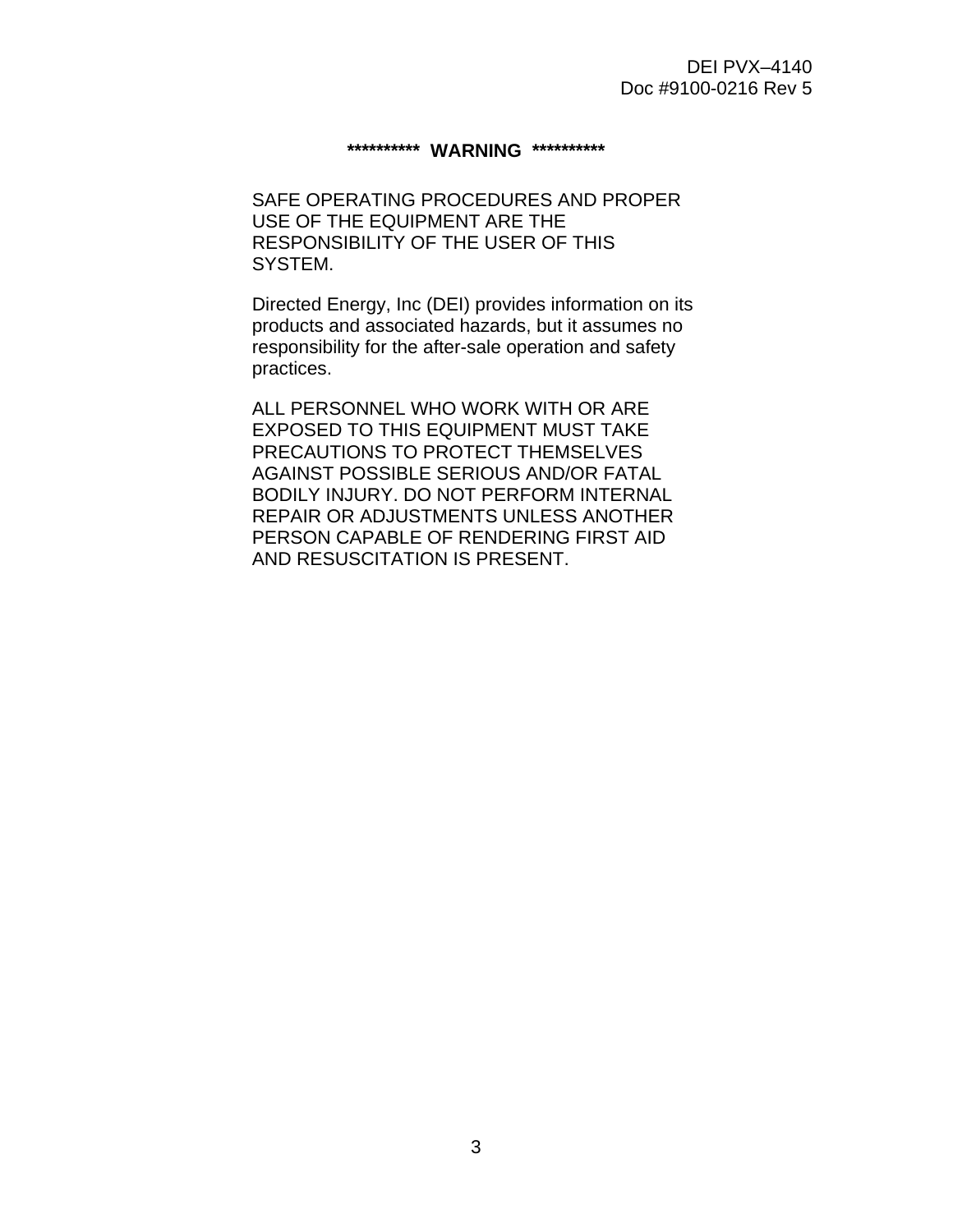#### <span id="page-4-0"></span>**1.0 GENERAL DESCRIPTION**

The DEI PVX-4140 pulse generator is a high voltage solid state pulser designed to drive capacitive loads such as grids, deflection, reflection and acceleration plates.

The PVX-4140 will generate an output voltage swing of 3500 volts, and output current of 25 amperes peak and 0.100 amperes continuous. It produces very flat voltage pulses to DC into a capacitive load.

The PVX-4140 Pulser can generate single-ended output pulses from ground to +3500V or from ground to -3500V, and can also generate pulses originating from a voltage offset from ground. This offset can be from -3500V to +3500V, with a maximum power supply voltage differential (V<sub>high</sub> - V<sub>low</sub>) ≤3500V.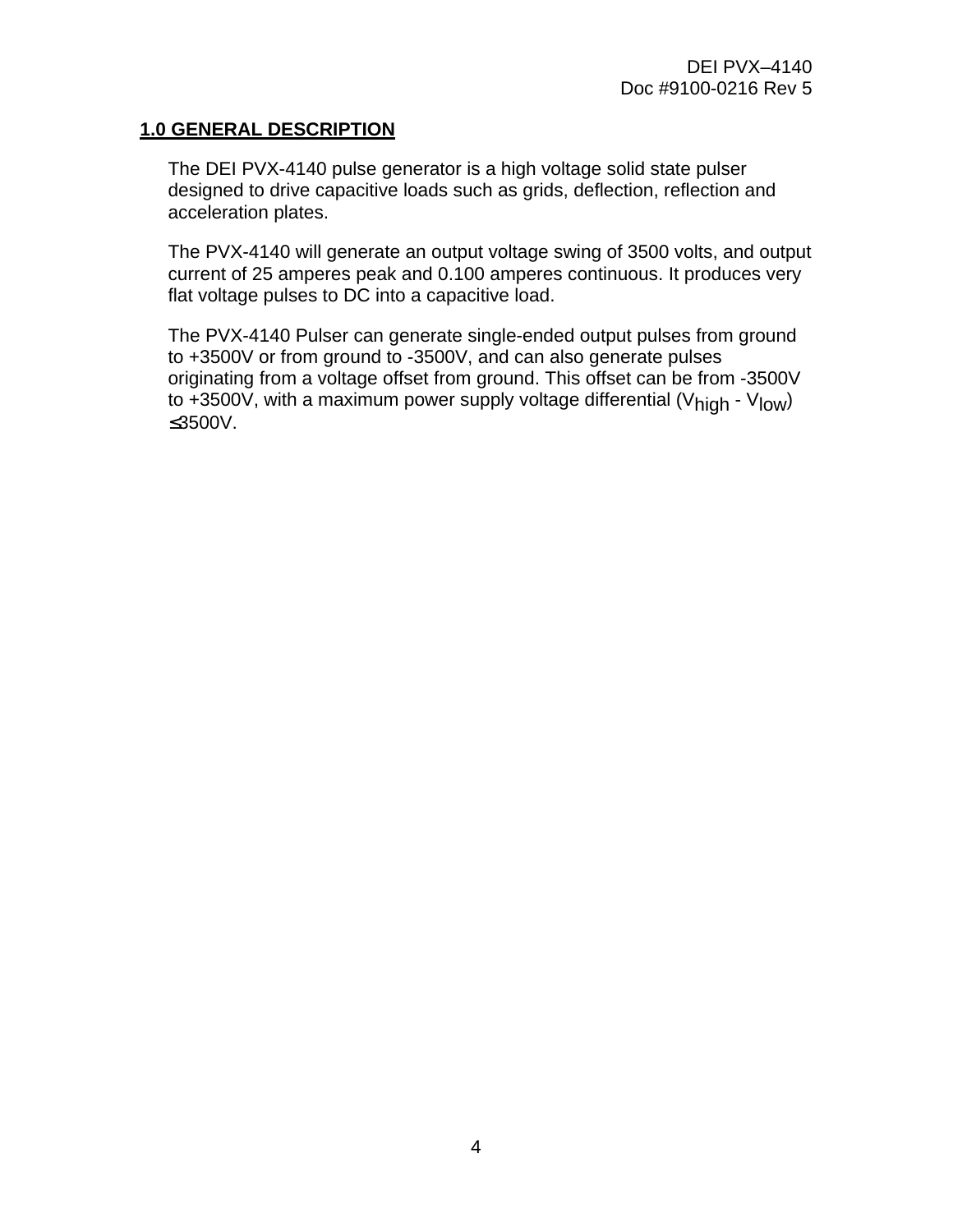## <span id="page-5-0"></span>**2.0 SPECIFICATIONS**

All specifications are measured into a 50pF load connected with 6 feet (~1.8M) of RG-59 (75Ω) coaxial cable

| <b>INPUT DC VOLTAGE +V IN (Vhigh)</b>                                   |                                                     |  |  |  |
|-------------------------------------------------------------------------|-----------------------------------------------------|--|--|--|
| Source                                                                  | External                                            |  |  |  |
| <b>Maximum Value</b>                                                    | +3500V above -HV IN level                           |  |  |  |
| Minimum Value                                                           | 0 volts                                             |  |  |  |
| <b>Input Connector</b>                                                  | Type SHV, Rear Panel (+HV IN)                       |  |  |  |
| <b>INPUT DC VOLTAGE -V IN(V<sub>low</sub>)</b>                          |                                                     |  |  |  |
| Source                                                                  | External                                            |  |  |  |
| <b>Maximum Value</b>                                                    | -3500V below +HV IN level                           |  |  |  |
| Minimum Value                                                           | 0 volts                                             |  |  |  |
| <b>Input Connector</b>                                                  | Type SHV, Rear Panel (-HV IN)                       |  |  |  |
| <b>OUTPUT PULSE VOLTAGE</b>                                             |                                                     |  |  |  |
| <b>Maximum Value</b>                                                    | $\pm 3500V$ (-HV IN - +HV IN)                       |  |  |  |
| Minimum Value                                                           | 0 volts                                             |  |  |  |
| <b>Means of Adjustment</b>                                              | <b>Controlled By Power Supply Input</b><br>Voltages |  |  |  |
| <b>Output Connector</b>                                                 | Type SHV, Rear Panel (OUTPUT)                       |  |  |  |
| <b>GATE</b>                                                             |                                                     |  |  |  |
| <b>Gate Source</b>                                                      | <b>External</b>                                     |  |  |  |
| Gate Input                                                              | +5V ±1V into 50 $\Omega$                            |  |  |  |
| <b>Gate Rise Time</b>                                                   | $<$ 20ns                                            |  |  |  |
| <b>Gate Input Connector</b>                                             | Type BNC, Front Panel                               |  |  |  |
| <b>VOLTAGE MONITOR</b>                                                  |                                                     |  |  |  |
| <b>Voltage Monitor Type</b>                                             | 1000:1 into 1 Meg $\Omega$                          |  |  |  |
| <b>Voltage Monitor Connector</b>                                        | Type BNC, Front Panel                               |  |  |  |
| <b>CURRENT MONITOR</b>                                                  |                                                     |  |  |  |
| <b>Current Monitor Type</b>                                             | 10A/V into $50\Omega$                               |  |  |  |
| <b>Current Monitor Connector</b>                                        | Type BNC, Front Panel                               |  |  |  |
| <b>OUTPUT PULSE ELECTRICAL CHARACTERISTICS</b>                          |                                                     |  |  |  |
| <b>Pulse Rise Time</b>                                                  | ≤25ns 3500V (10%-90%, 50pF load)                    |  |  |  |
| <b>Pulse Fall Time</b>                                                  | ≤25ns (10%-90%)                                     |  |  |  |
| <b>Pulse Width</b>                                                      | <60ns to DC, controlled by input gate               |  |  |  |
| <b>Pulse Recurrence Frequency</b>                                       | Single Shot to 30KHz, controlled by                 |  |  |  |
|                                                                         | input gate (into a 50pF load)                       |  |  |  |
| Droop                                                                   | <1% into a capacitive load                          |  |  |  |
| Maximum Duty Cycle                                                      | Continuous                                          |  |  |  |
| Maximum Power Dissipation Into A<br>Capacitive Load (CV <sup>2</sup> F) | 100 Watts                                           |  |  |  |

These specifications are measured driving a 50pF load connected with 6 feet of RG-59 cable, at 3500V output. However the PVX-4140 can drive loads of a few picofarads to several hundred picofarads of capacitance, limited by<br>its maximum power dissipation capability<sup>(1)</sup>. At lower load capacitances and/or voltages less then 3500V, t 4140 can operate at continuous pulse recurrence frequencies up to 400KHz. The PVX-4140 can also drive resistive or inductive loads, within limitations. Contact DEI for additional information and applications assistance.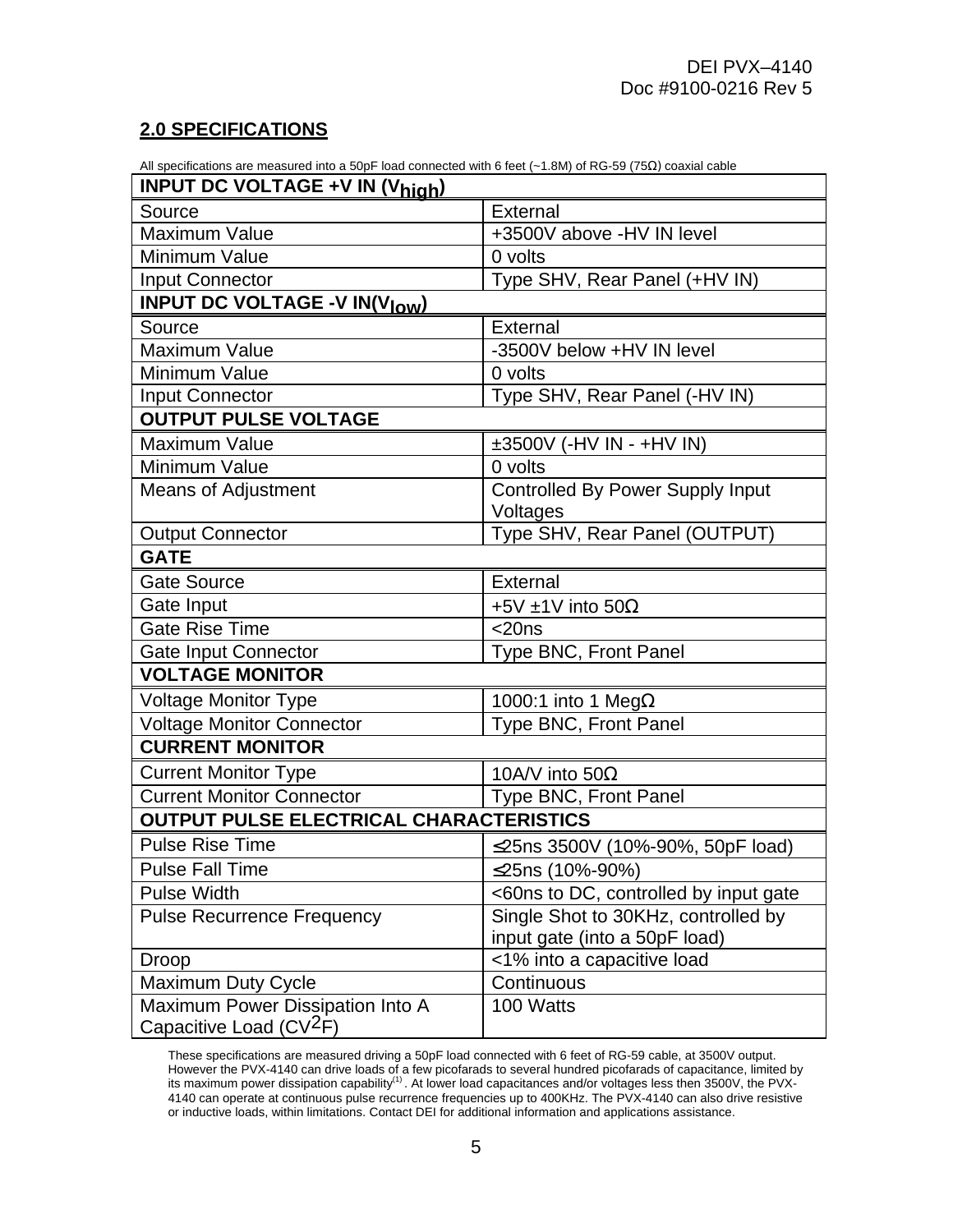<span id="page-6-0"></span><sup>(1)</sup> The power dissipated in the PVX-4140 when driving a capacitive load is defined by the formula CV<sup>2</sup>F, where C is the total load capacitance, including the capacitance of the load, interconnect cable, and the internal capacitance of the PVX-4140, V is the pulse voltage, and F is the pulse repetition frequency (or the total pulses per second). (For these calculations, the internal capacitance of the PVX-4140 is 120pF, and RG-59 cable is 21.5pf/foot.) Given the maximum dissipation of 100W, the maximum load capacitance, frequency and/or voltage at which the PVX-4140 can operate can be approximated using this formula. This formula also approximates the high voltage power supply requirements needed to drive a given load at a specific voltage and frequency. This formula is not applicable when driving resistive or inductive loads.

# **3.0 SAFETY**

The high voltage of this device dictates the use of caution when operating or servicing this equipment. The following is a summary of general safety precautions that must be observed during all phases of operation and repair of the PVX-4140.

#### 3.1 Operating Safety Summary

The safety information contained in this summary is for both operating and servicing personnel. Specific warnings may be found throughout this manual, but may not appear in this summary.

#### 3.1.1 Power Source

The PVX-4140 is designed to operate from a power source that will not apply more than 240 volts between the supply conductors or between either supply conductor and ground.

A protective grounding connection by way of the grounding conductor in the AC power cord is essential.

#### 3.1.2 Grounding

The PVX-4140 is grounded through the grounding conductor of the AC power cord. **To avoid electrical shock, plug the** PVX-4140 **into a properly wired receptacle before making connection to any input or output connectors.** Use only a power cord that is in good condition.

#### 3.1.3 Cover Removal

To avoid personal injury, do not remove the covers. **Do not operate the** PVX-4140 **while the covers are removed.** The covers do not contain a safety interlock!

#### 3.1.4 General Operating Precautions

Do not remove the input or output cables while the pulser is in operation. Never short-circuit the output of the unit. Failure to observe these precautions can result in potential electric shock to personnel, arcing, and damage to the connectors and system.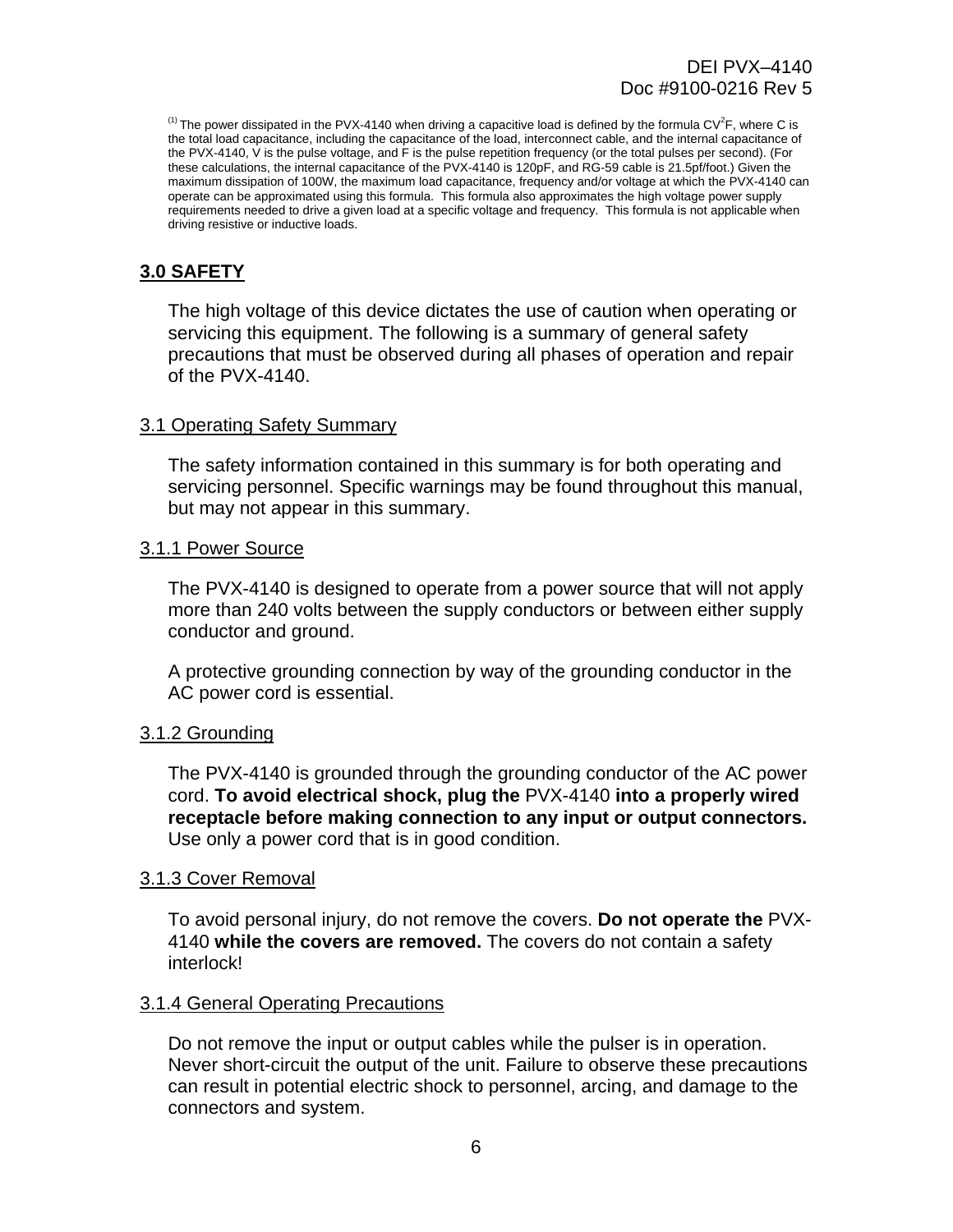<span id="page-7-0"></span>The top cover of the PVX-4140 is not safety interlocked. Extreme caution should be exercised when removing the cover.

Any pulsed power system is capable of random triggering via transients. Therefore when the PVX-4140 is turned on, or dangerous voltage is present in the chassis, assume it is possible to get a pulse on the output connector.

#### 3.2 Servicing Safety Summary

The PVX-4140 contains dangerous voltages and stored energy. DEI strongly recommends that all repairs and adjustments be performed by factory qualified personnel. DEI will not be responsible for personal injury or damage to the driver that occurs during repair by any party other than the factory.

#### 3.2.1 Servicing Procedure

Do not perform internal repair or adjustments unless another person capable of rendering first aid and resuscitation is present.

#### 3.2.2 Internal Energy Storage

The PVX-4140 contains capacitors that are used as energy storage elements. When charged, these capacitors contain approximately 0.5 joules of stored energy. This is sufficient energy to cause serious injury. **Assure that the AC power cord is disconnected from the driver, and that the capacitor bank is fully discharged and a shorting strap installed before any repairs or adjustments are attempted.** Verify with a voltmeter that all circuits are deenergized before servicing. The voltmeter used to make these measurements must be certified for use at 3500VDC and 220VAC or greater. Dangerous voltages, floating ground planes and energy storage exist at several locations in the PVX-4140. Touching connections and/or components could result in serious injury.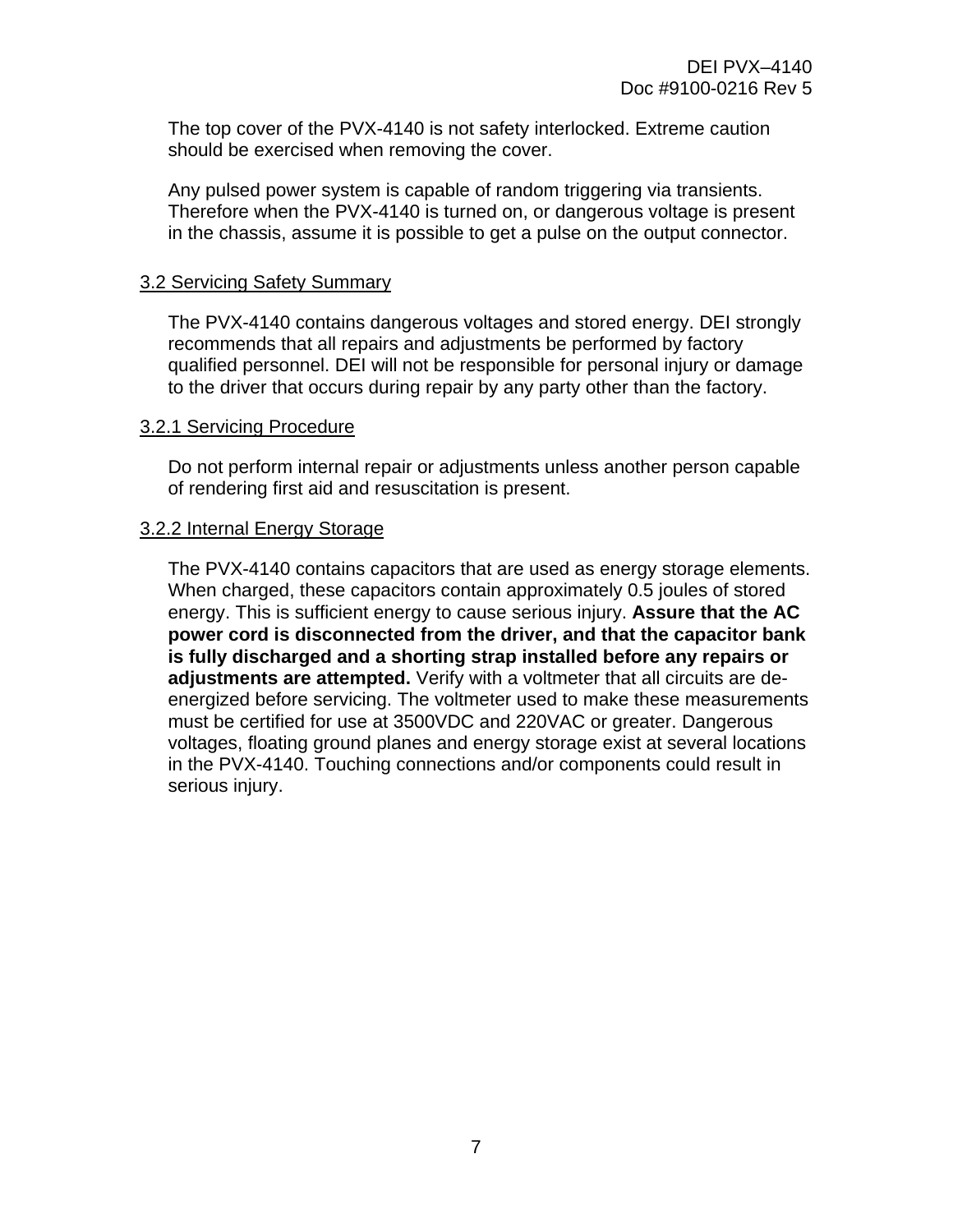#### <span id="page-8-0"></span>**4.0 OPERATING CONSIDERATIONS**

#### 4.1 Output Cabling

The PVX-4140 is designed to drive capacitive loads with fast rise times. Since the current out of the PVX-4140 is limited, the lower the capacitance, the faster the risetime. Given fixed load characteristics, only the interconnecting cable type and length will vary the output capacitance.

The unit is supplied with an 6 foot length of RG-59 coaxial cable which has a capacitance of 21.5pF per foot. The unit is series terminated in the characteristic impedance of this cable, which is  $75\Omega$ . DEI recommends that the shortest length of cable possible be used to ensure the fastest possible rise times and best pulse fidelity.

#### 4.2 Load Simulation

This unit was tested with a 50pF capacitive load connected to the output with 6 feet of RG-59 coaxial cable.

#### 4.3 Trigger Input

An input trigger of  $+5V \pm 1V$  into  $50\Omega$  with a risetime of  $\lt$  20ns is required to gate on the PVX-4140. Departure from these values can result in a loss of performance. These trigger requirements are met by any high quality low voltage pulse generator. The trigger should be set to  $+5V \pm 1V$  into 50Ω before the trigger cable is attached to the PVX-4140 trigger input. The input trigger amplitude should be set using a 50Ω load (e.g. a 50Ω scope input) before connecting it to the PVX-4140. If the trigger input is greater than +5V into 50 $\Omega$ , pulse stretching can occur.

#### 4.4 Pulse Voltages +HV IN and -HV IN

The PVX-4140 Pulser is rated at a maximum pulse output voltage of ±3500VDC. Proper precautions should be taken by the user to ensure that the maximum voltage is not exceeded.

#### 4.5 Output Pulse Considerations

The PVX-4140 Pulser can generate single-ended output pulses from ground to +3500V or from ground to -3500V, and can also generate pulses originating from a voltage offset from ground. This offset can be from -3500V to +3500V, but the maximum power supply voltage differential (V<sub>high</sub> - V<sub>low</sub>) should never exceed 3500V. The V<sub>high</sub> supply should always be equal to or greater than the V<sub>low</sub> supply, but never greater than 3500V above the V<sub>low</sub>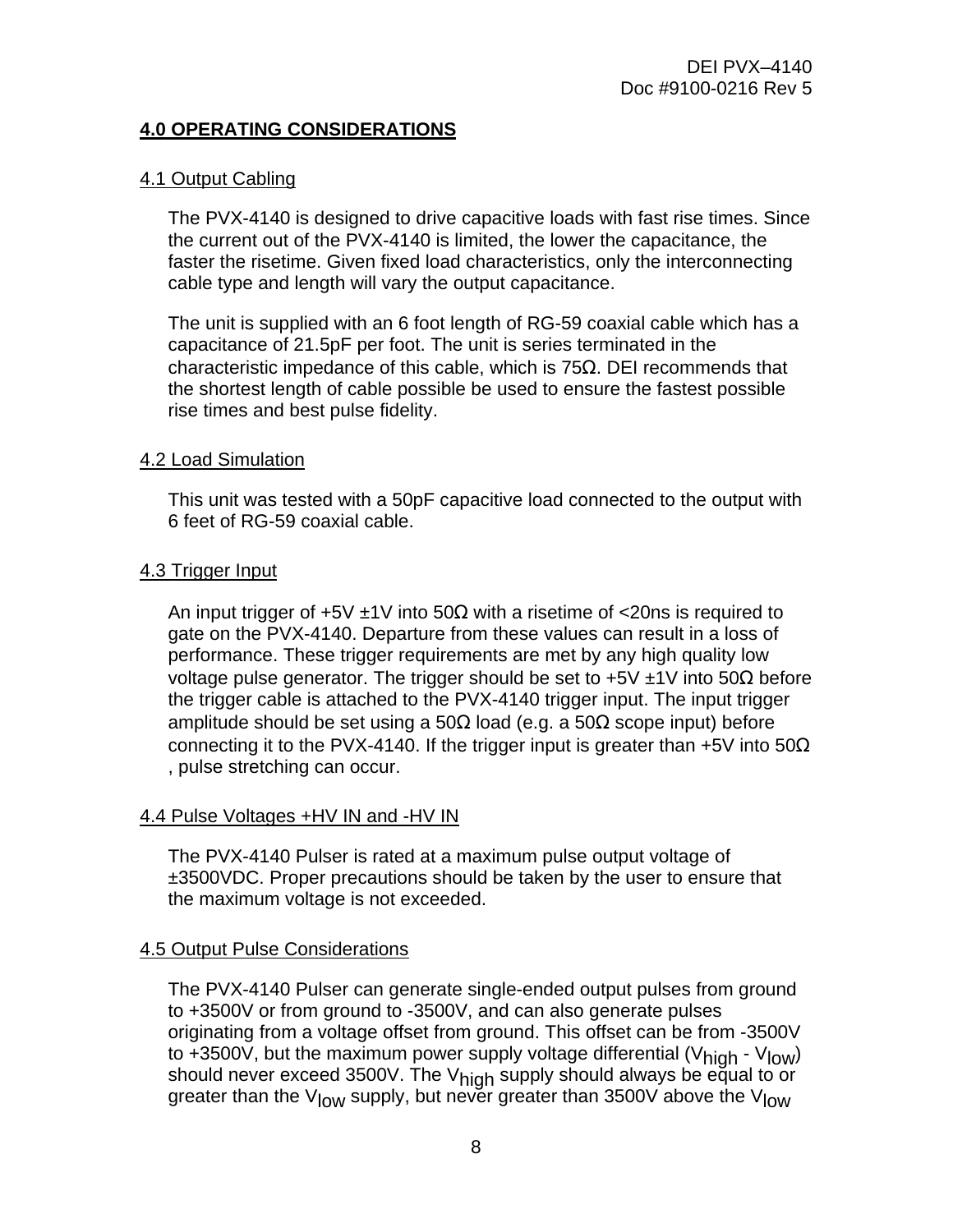<span id="page-9-0"></span>supply. Therefore the  $V_{\text{low}}$  supply may be set to any voltage between -3500V and  $+3500V$ , and the  $V_{\text{high}}$  supply may be set to any voltage between -3500V and +3500V, but the voltage difference between V<sub>low</sub> and V<sub>high</sub> should never exceed +3500V. If the unit is operated with a single power supply (i.e. single-ended), the unused power supply input should be grounded.

When the input gate is high, the  $V_{\text{hidh}}$  supply is connected to the output. When the input gate is low, the  $V_{low}$  supply is connected to the output. Therefore the PVX-4140 can be used to generate a negative-going pulse by logically inverting the input gate, so that the input gate is high until the unit is pulsed. When the input gate goes low, the  $V_{\text{low}}$  supply is connected to the output, thereby generating a negative going pulse (see the example in the figure below).



Generating a Negative Pulse With The PVX-4140

The control gate may also be internally inverted using the remote INVERT function. See Section 4.7.

#### 4.6 Controls and Indicators

#### 4.6.1 Power Switch and LED

The switch labeled "POWER" controls all AC power in the chassis. The LED also labeled "POWER" above the switch illuminates when AC power is turned on.

#### 4.6.2 Enable Switch and LED

The enable switch enables and disables the pulse output. When the switch is on, the output is enabled, and the "OUTPUT ENABLED" LED above the switch is illuminated.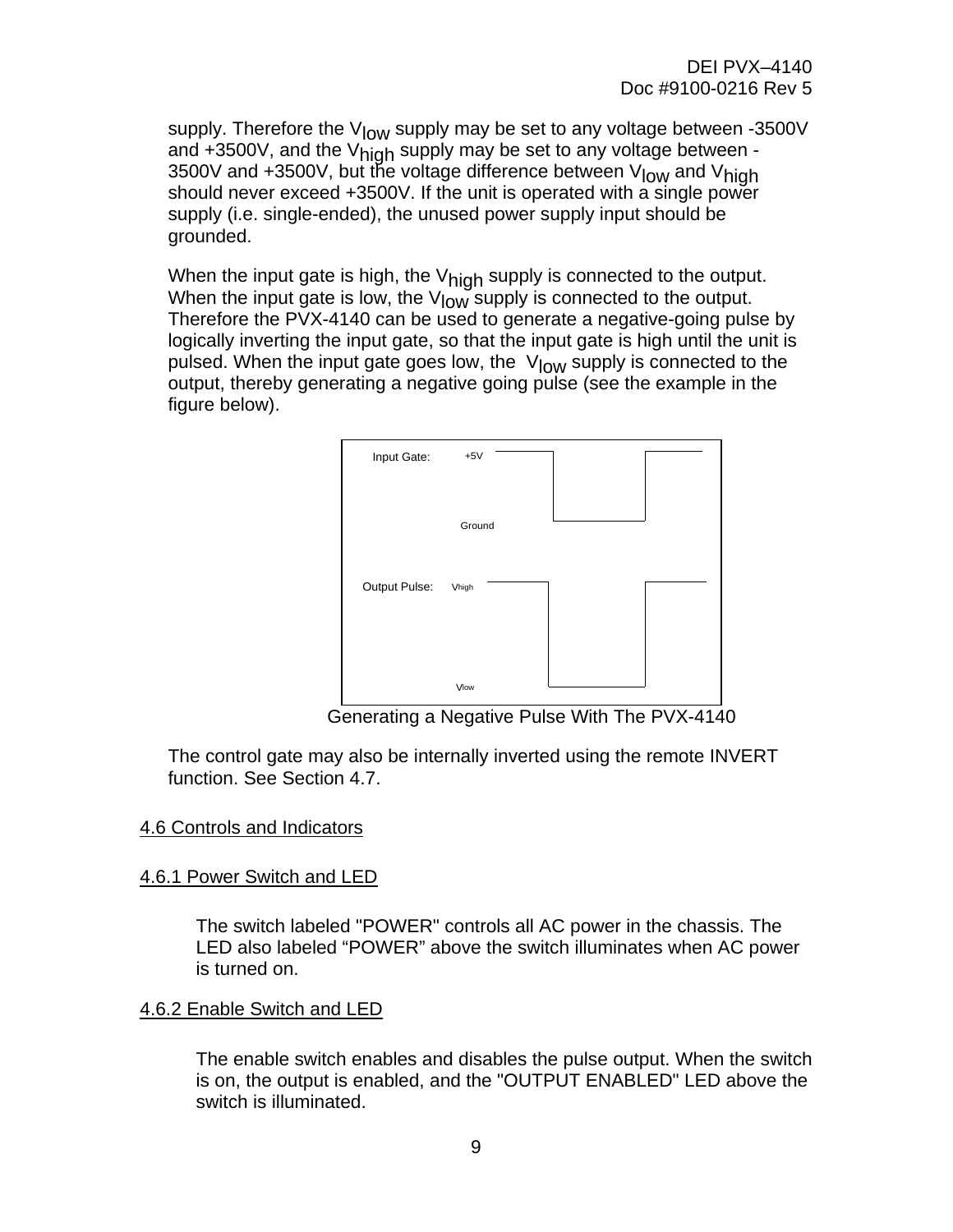#### <span id="page-10-0"></span>4.6.3 Gate Connector

The BNC connector labeled "GATE" is the input to gate the pulser. The input should be +5V into 50Ω, with a rise time less than 20ns. The output pulse width and frequency are controlled by the input gate's width and frequency.

#### 4.6.4 Gated LED

The LED labeled "GATED" illuminates when a gate signal of the appropriate amplitude and width to gate the pulser is received. If the "GATED" LED is not illuminated, the PVX-4140 will not generate an output pulse.

#### 4.6.5 Over Current LED

The LED labeled "OVER CURRENT" illuminates if the output pulse current exceeds 10A. If this LED illuminates, and the unit is in AUTORESET mode (See Section 4.7) the pulse output will be inhibited for 6-7 milliseconds. If AUTORESET is not enabled, the unit must be manually reset. This is done by pressing the ENABLE button twice: Once to reset the fault, and the second time to enable the output. The unit may also be reset through the remote reset function - See section 4.7.

If the LED illuminates continuously, the cause of the over current fault should be corrected before attempting to operate the pulser.

#### 4.6.6 Control Error LED

The LED labeled "CONTROL ERROR" does not function in this configuration. The function has been disable in order to allow the user to be able to operate in a burst mode.

#### 4.6.7 Current Monitor

The BNC connector labeled "I MON" provides a 10A/V monitor of the output current. This monitor should be terminated into 50Ω, such as the 50  $\Omega$  input of an oscilloscope.

#### 4.6.8 Voltage Monitor

The BNC connector labeled "V MON" provides a 1V/1000V monitor of the output pulse. This monitor should be terminated into 1MegΩ, such as the 1MegΩ input of an oscilloscope.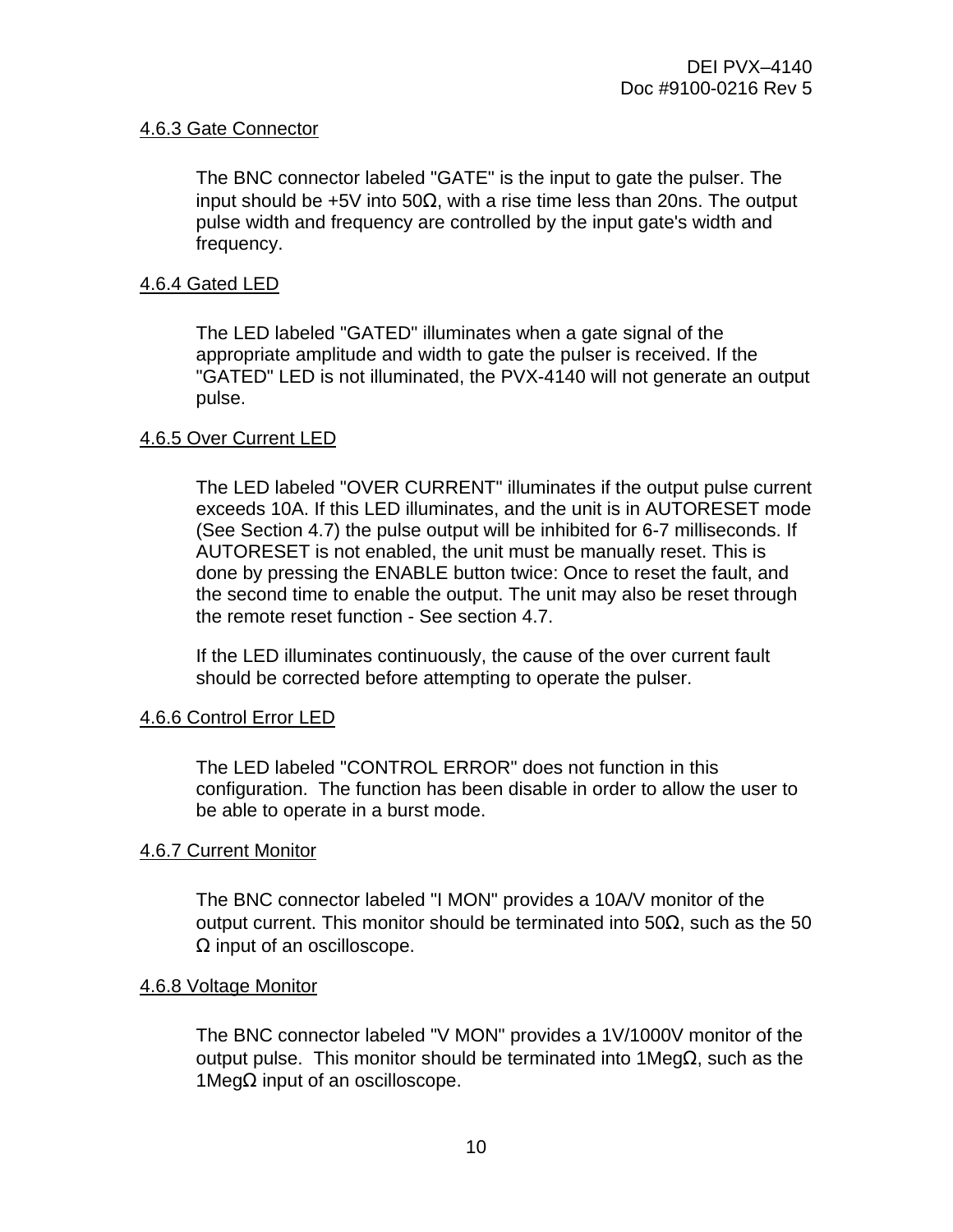#### <span id="page-11-0"></span>4.7 Remote Control

The PVX-4140 has the capability to be operated through remote controls. The following table provides the pinout of the 15 pin DSUB connector on the rear panel.

| <b>PIN</b>     | <b>FUNCTION</b>   |                                                      |
|----------------|-------------------|------------------------------------------------------|
|                | <b>GND</b>        | Ground                                               |
| $\overline{2}$ | <b>GND</b>        | Ground                                               |
| 3              | <b>GND</b>        | Ground                                               |
| 4              | <b>GND</b>        | Ground                                               |
| 5              | <b>GND</b>        | Ground                                               |
| 6              | <b>NC</b>         | No connect                                           |
| 7              | <b>NC</b>         | No connect                                           |
| 8              | <b>NC</b>         | No connect                                           |
| 9              | <b>ENABLE</b>     | Unit enables, disables, resets on a low to high edge |
| 10             | <b>INVERT</b>     | LOW internally inverts the gate pulse                |
| 11             | <b>REMOTE</b>     | LOW for remote operation                             |
| 12             | <b>INTERLOCK</b>  | LOW to satisfy the interlock                         |
| 13             | <b>AUTO RESET</b> | LOW for enabling auto reset                          |
| 14             | <b>NC</b>         | No connect                                           |
| 15             | <b>NC</b>         | No connect                                           |

The control pins on the remote connector are internally pulled high. For remote operation, the REMOTE pin should be pulled low. This disables the Front Panel ENABLE switch to prevent local operation. The remote ENABLE, INTERLOCK, INVERT, and AUTO RESET inputs are always active, regardless of the state of this REMOTE signal. If the ENABLE signal is momentarily pulled low, the unit will be enabled, or a fault will be cleared, on the rising edge of that signal. If the INVERT pin is pulled low, the gate pulses going in to the unit will become inverted internally. Therefore, the output pulse will be inverted from that of the input gate.

**The INTERLOCK pin must be pulled low or jumpered to pin 4 in order to satisfy the PVX-4140's interlock circuit. If the INTERLOCK pin is not pulled low or jumpered to pin 4, the user will not be able to enable the output.** If the user is using the INTERLOCK pin, it should be pulled low to satisfy the interlock. Otherwise, it should be jumpered to pin 4.

The AUTORESET function allows the user to choose how to clear the faults. If the AUTORESET pin is pulled low, the unit will reset itself after 6msec when a fault occurs such as an overcurrent or interlock fault. If the AUTORESET is not pulled low, the user will have to reset faults manually. To reset a fault, the ENABLE pin should be pulled low two times: Once to reset the fault, and the second time to enable the output. If the user does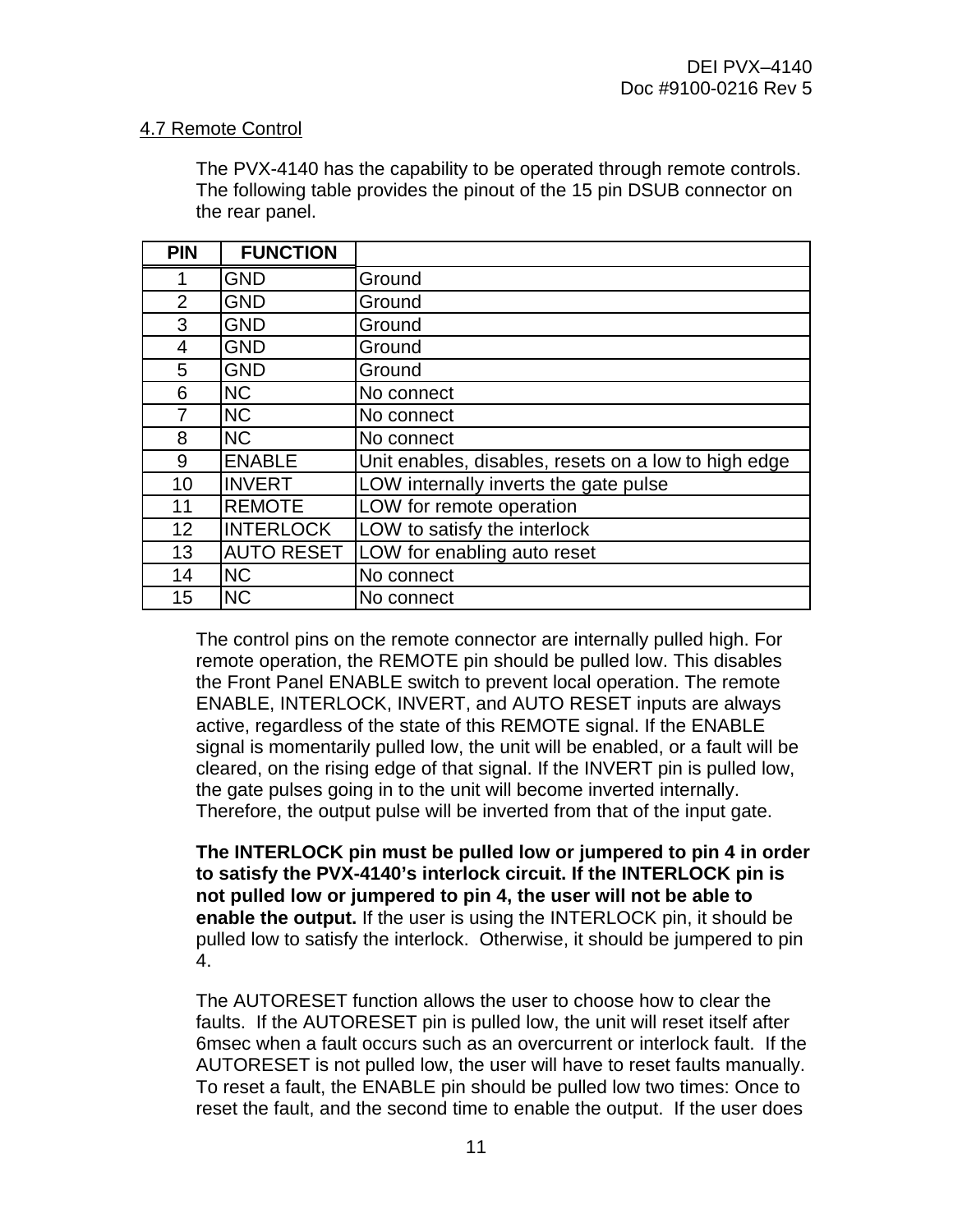not want to operate in the remote mode, pins 4 and 12 and pins 5 and 13 should be jumpered together. This satisfies the interlock and enables the autoreset function.

The PVX-4140 is shipped with a mating DSUB connector installed, and with pins 4 and 12 and pins 5 and 13 jumpered. Therefore as shipped, remote operation is disabled. **This connector must be installed in order to satisfy the interlock circuit. If it is not installed, the unit cannot be enabled.**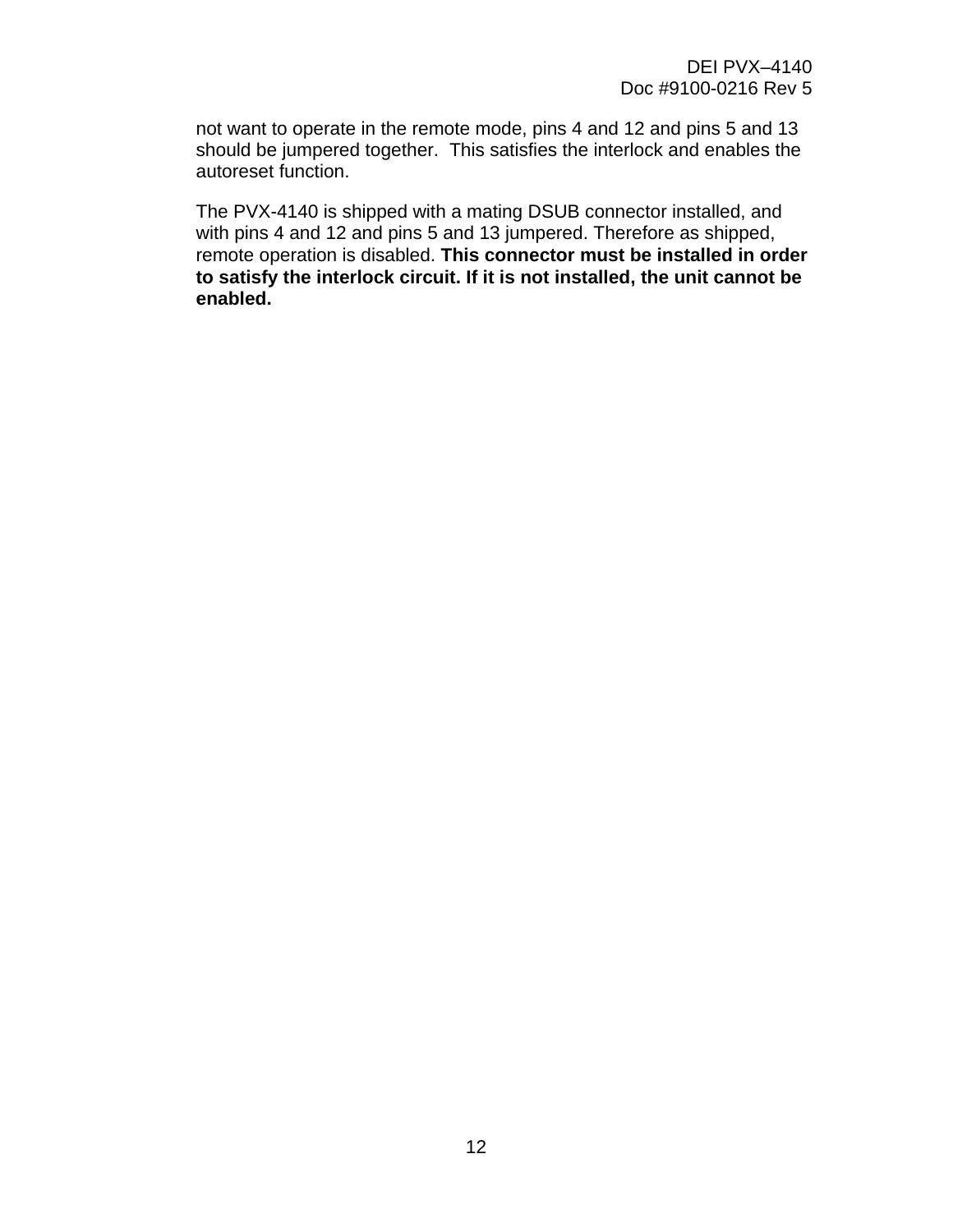# <span id="page-13-0"></span>**5.0 PREPARATION FOR USE**

### 5.1 General

After unpacking, initial inspection and preliminary electrical check procedures should be performed to assure that the unit is in good working order. If it is determined that the unit is damaged, the carrier should be notified immediately. Repair problems should be directed to the service department, Directed Energy, Inc. (DEI), Fort Collins, Colorado. Telephone: (970) 493-1901.

#### 5.2 Initial Inspection

- 1. Inspect unit for exterior mechanical damage.
- 2. Inspect power input cord and input power module for obvious signs of damage.

#### 5.3 Electrical Installation

Standard units are shipped ready for use with a nominal 100 to 240 VAC input.

#### 5.3.1 Input Power Cord

The input power cord terminates externally in a three-prong polarized plug. The unit chassis is wired to the plug through the line cord, and therefore, the insertion of the plug into a compatible receptacle, hooked up to a grounded input, will automatically ground the unit. The unit should not be operated without a grounded AC input!

#### 5.4 Electrical Check

Before proceeding, please review the precautions in Section 3.

#### 5.4.1 Power-Up

The unit should be powered up using the following procedures:

1. Install the mating rear panel DSUB connector supplied with the unit. This connector has pins 4 and 12 and pins 5 and 13 jumpered. Therefore as shipped, remote operation is disabled. **This connector must be installed in order to satisfy the interlock circuit. If it is not installed, the unit cannot be enabled.** In order to operate the PVX-4140 remotely or to use an external interlock, wire the DSUB connector accordingly (see the "Remote Control" section above).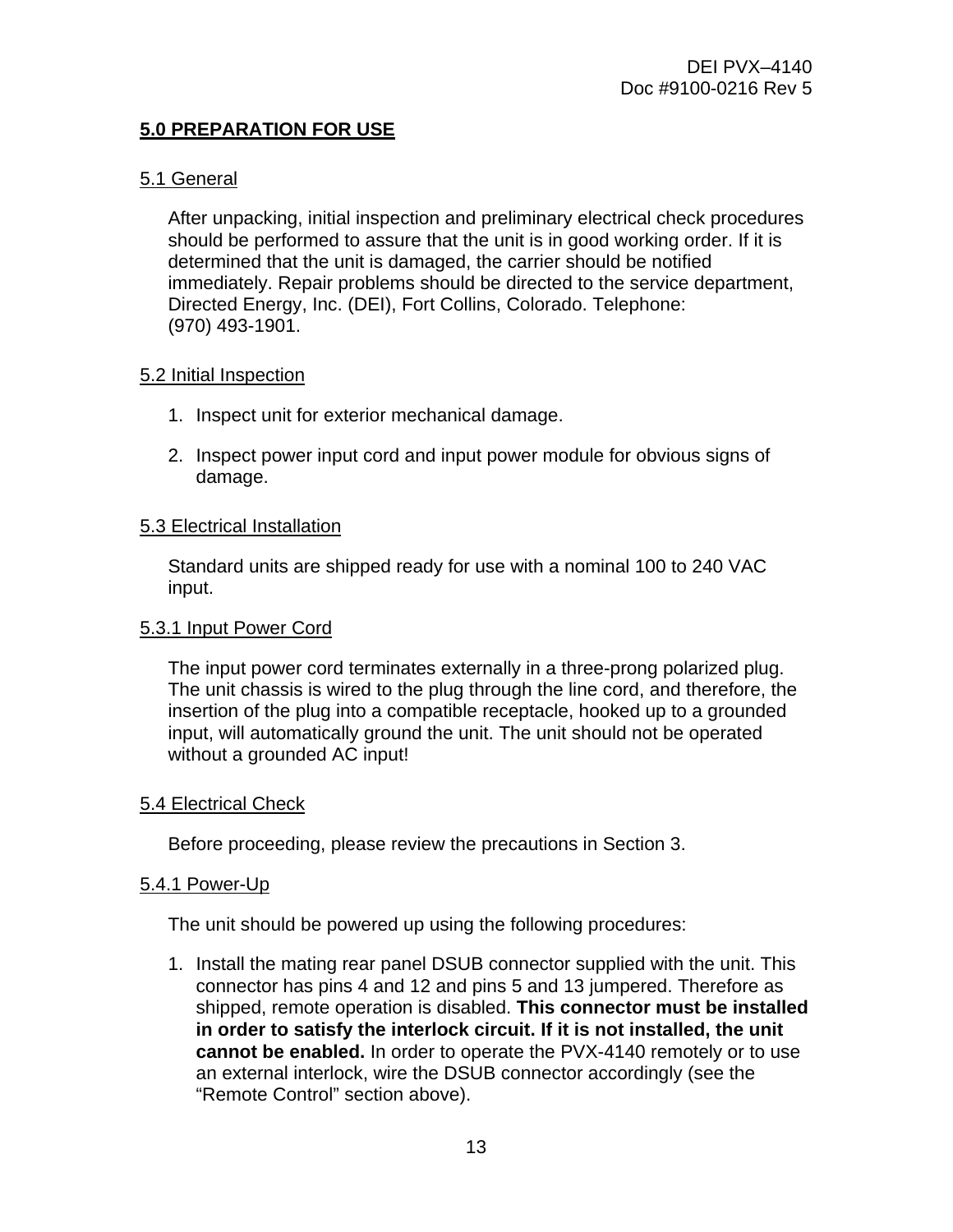- 2. Before connecting the pulse generator to the PVX-4140, set up the pulse generator output to deliver a +5V pulse (±1V) into 50 $\Omega$ , with a rep rate of approximately 500Hz, and a pulse width of  $1\mu s$ .
- 3. Connect the positive output power supply to the rear panel SHV connector labeled +HV IN. Connect the negative output power supply to the rear panel SHV connector labeled -HV IN. For +3500V single-ended output, - HV IN must be connected to ground. The power supply input should be grounded if no power supply is connected. Ensure that both power supplies are turned off.
- 3. Plug the power cord into the AC power input and turn on the front panel Power switch. The "POWER" indicator LED should turn on, indicating that the PVX-4140 is operational. If this does not occur, unplug the unit from the AC power, and refer to the Troubleshooting Section of this manual.
- 4. Connect the pulse generator to the front panel BNC connector of the PVX-4140 labeled "GATE".
- 5. The PVX-4140 is powered up in a faulted condition. Once the Gate is connected, the fault should be cleared within 5 seconds.
- 6. Enable the pulses by pressing the "ENABLE" button. The green LED labeled "OUTPUT ENABLED" should light. Note that if the above mentioned fault is not clear, the output will not be enabled until the 5 second time limit has expired and the "ENABLE" button in pressed again.
- 7. Connect an appropriate load to the rear panel SHV output connector.
- 8. It is possible to monitor the output voltage in two ways. One way is by connecting an appropriate high voltage probe to the output load, utilizing an appropriate attenuator if necessary. The second and easier way is to attach a coax to the V-MON connector on the front panel (1Meg $\Omega$ ) termination). Please note that the rise and fall times are from the launch point of the pulse and may differ slightly from the ones displayed at the load.
- 9. Slowly turn up the high voltage power supplies. The PVX-4140 should produce an output pulse, with a pulse width and pulse recurrence frequency following that of the incoming trigger.
- 10. If there is no output from the PVX-4140, or the output is severely distorted, turn OFF the high voltage power supplies. Leave the PVX-4140 connected to the AC input without pulse voltage and with all connectors in place for approximately five minutes to bleed off the stored energy. Disconnect the AC power to the unit and refer to the Troubleshooting Section of this manual.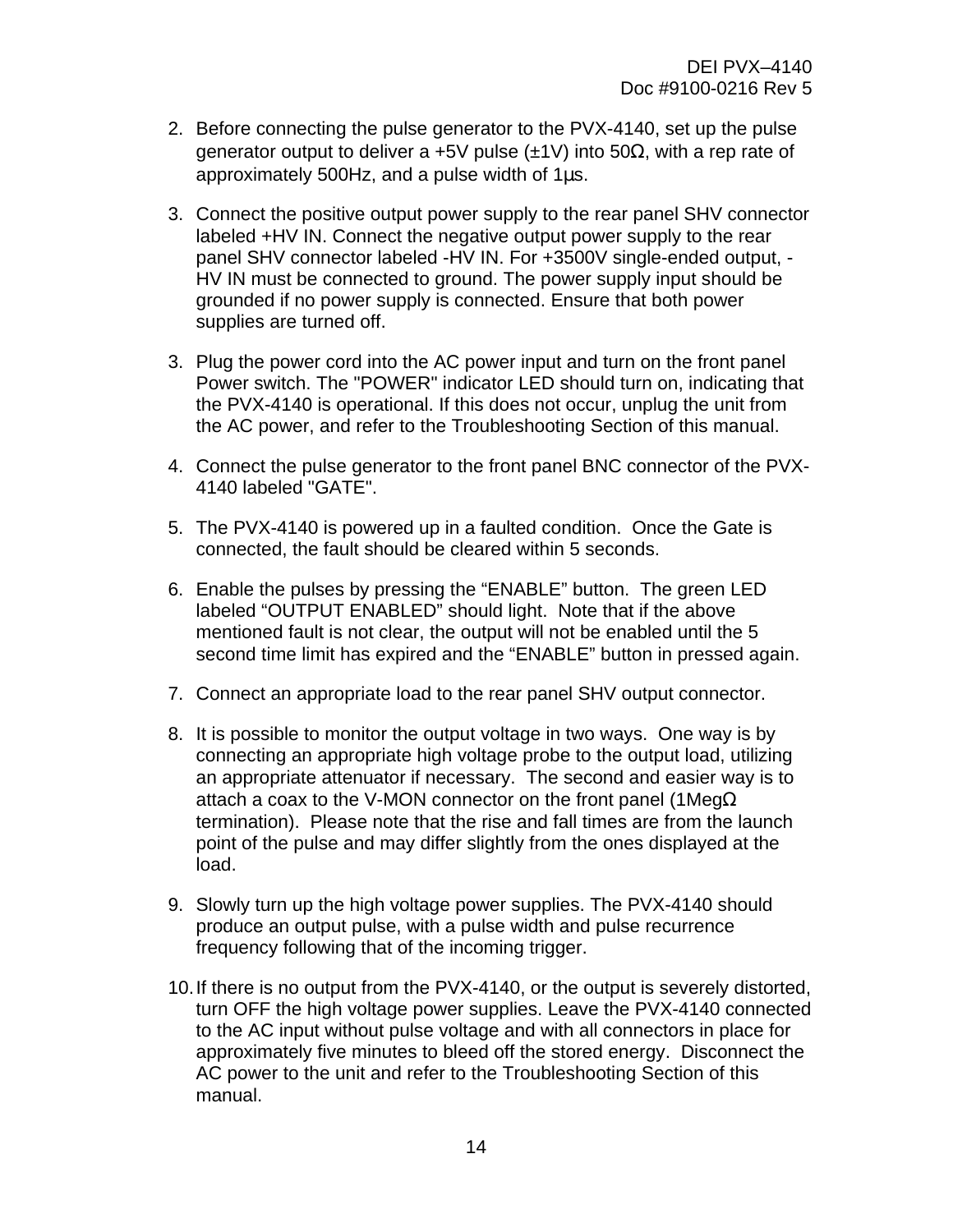### <span id="page-15-0"></span>**6.0 OPERATING INSTRUCTIONS**

This section provides basic operating instructions for the PVX-4140. Additional application information may be found in Section 7.0.

#### **WARNING**

- 1. To avoid personal injury, do not remove the covers. Do not operate the PVX-4140 while the covers are removed. The covers do not contain safety interlocks!
- 2. Do not remove the input or output cables while the driver is in operation. Never short-circuit the pulse voltage output of the pulser. Failure to observe these precautions can result in potential electric shock to personnel, arcing, and damage to the connectors and system.
- 3. The covers of the PVX-4140 are not safety interlocked. Extreme caution should be exercised when removing the covers.
- 4. Pulsed power systems are capable of random triggering via transients and therefore when the PVX-4140 is turned on, or voltage is present in the chassis, assume it is possible to get a pulse on the output connector.

#### 6.1 Power-Up Procedures

The unit should be powered up using the procedures detailed in Section 5.4.1. When this is accomplished, the driver can be adjusted for the particular application through the following procedure:

- 1. Monitor the output of the PVX-4140 on an oscilloscope utilizing a high voltage probe connected to the output load, or with a coax attached to the V-MON in the front panel. Set the output amplitude of the PVX-4140 to the desired level by adjusting the output voltage of the high voltage power supplies.
- 4. Set the output pulse width and pulse recurrence frequency by varying the controls of the input pulse generator. The output pulse width should be set by monitoring the output of the PVX-4140. The output pulse voltage will follow the input trigger, but will not replicate in time the exact duration of the input trigger due to the system propagation delay.

#### 6.2 Power-Down Procedures

- 1. Set the controls of the high voltage power supplies to zero.
- 2. Turn off the high voltage power supplies.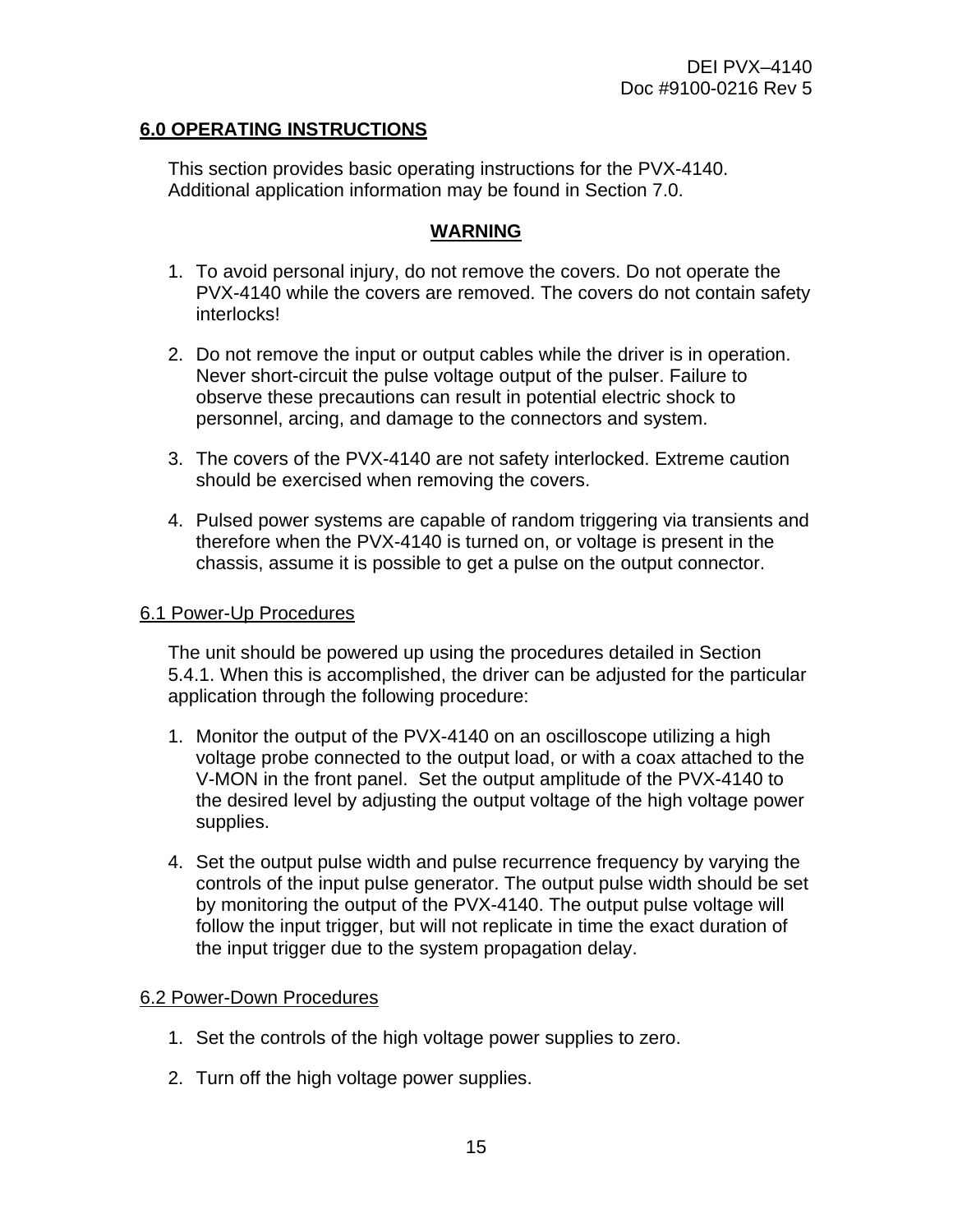- <span id="page-16-0"></span>3. Leave the PVX-4140 connected to the AC input without high voltage and with all connectors in place for approximately five minutes to bleed off the stored energy.
- 4. Disconnect the AC power to the unit.

### **7.0 TROUBLESHOOTING**

#### **WARNING**

The PVX-4140 contains capacitors that are used as energy storage elements. When charged, these capacitors contain approximately 0.5 joules of stored energy. This is sufficient energy to cause serious injury. **Assure that the AC power cord is disconnected from the driver, and that the capacitor bank is fully discharged and a shorting strap installed before any repairs or adjustments are attempted.** Verify with a voltmeter that all circuits are deenergized before servicing. The voltmeter used to make these measurements must be certified for use at 3500VDC and 220VAC or greater. Dangerous voltages, floating ground planes and energy storage exist at several locations in the PVX-4140. Touching connections or components could result in serious injury.

#### 7.1 Troubleshooting Procedures

Before attempting to service or troubleshoot the PVX-4140, review the servicing safety summary in Section 3.0.

The power MOSFETs utilized in the PVX-4140 are mounted on the printed circuit board. In the unlikely event that the MOSFETs need be replaced, it is highly recommended that the unit be returned to the factory for servicing.

The table below summarizes potential problems and their solutions. If these recommendations do not resolve the problem, DEI customer service can be contacted for further assistance.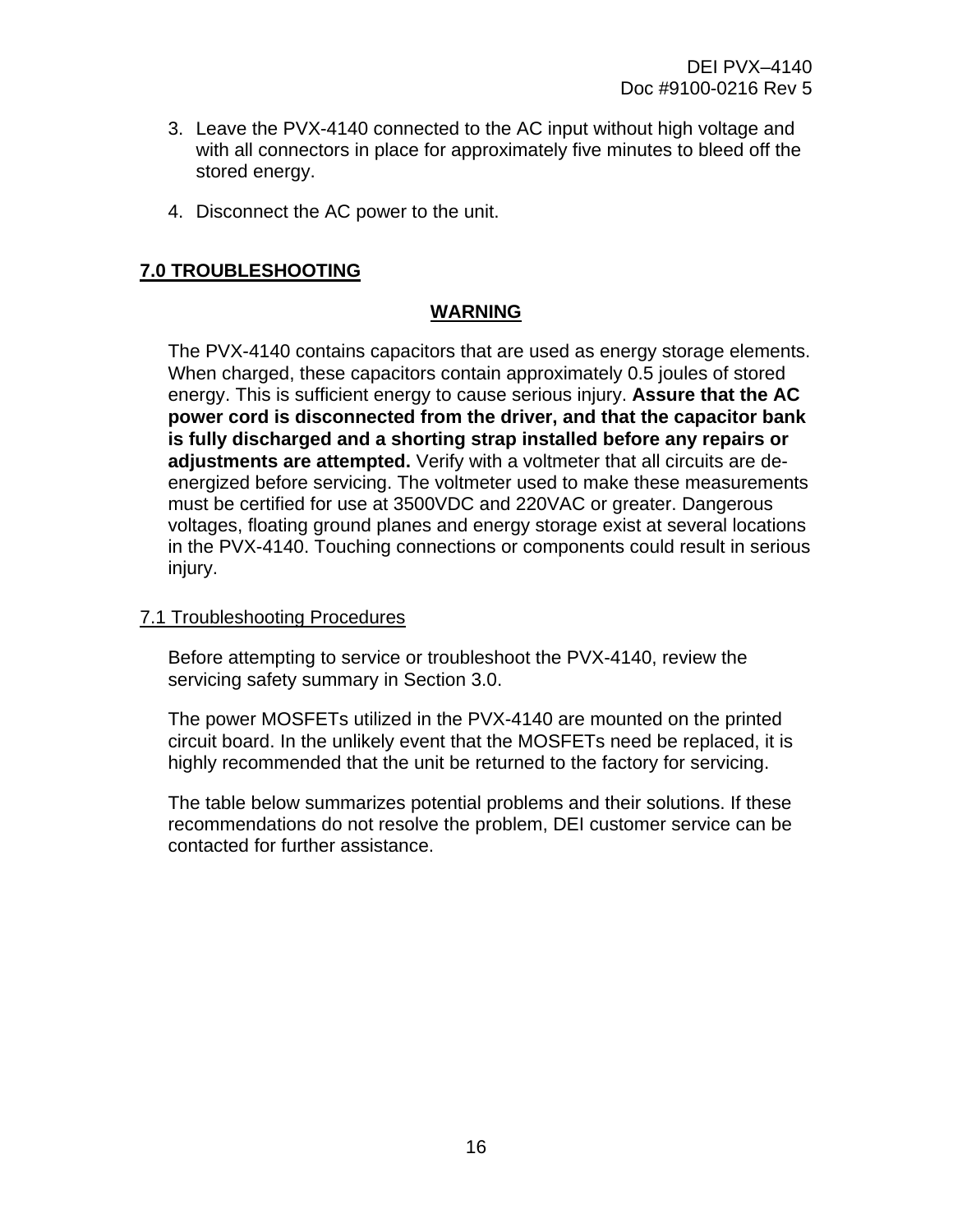#### DEI PVX–4140 Doc #9100-0216 Rev 5

<span id="page-17-0"></span>

| <b>SYMPTOM</b>                     | <b>SOLUTIONS</b>                                                                      |
|------------------------------------|---------------------------------------------------------------------------------------|
| "POWER" LED Does<br>Not Illuminate | AC power not plugged in.                                                              |
|                                    | Fuse(s) are blown. See fuse replacement<br>$\bullet$<br>instructions in Section 7.1.1 |
| <b>Cannot Enable Output</b>        | External remote interlock circuit is not<br>satisfied                                 |
| No Output Pulse                    | Output is not enabled                                                                 |
|                                    | External remote interlock circuit is not<br>satisfied                                 |
|                                    | No input trigger                                                                      |
|                                    | Input trigger voltage too low                                                         |
|                                    | Input trigger pulse width too short. Increase<br>$\bullet$<br>width.                  |
|                                    | Input trigger frequency too high. Reduce<br>frequency.                                |
|                                    | No high voltage. Check power supplies<br>$\bullet$                                    |
|                                    | Output not connected correctly. Check all<br>$\bullet$<br>cables and connections.     |
|                                    | Pulser is damaged. Contact DEI customer<br>service.                                   |

#### 7.1.1 Fuses

To avoid fire hazard or damage to the driver, use only the fuse types listed below. Fuse replacement should be performed by qualified personnel only. **Assure that the AC power cord is disconnected from the driver, and that the capacitor bank is fully discharged and a shorting strap installed before fuse replacement is attempted. Verify with a voltmeter that all circuits are de-energized before servicing.** The voltmeter used to make these measurements must be certified for use at 3500VDC and 220VAC or greater.

#### **FUSE LOCATION FUSE VALUE**

AC Entry Module 3A, 250VAC Fast Blow

#### 7.2 Factory Service

If the procedures above fail to resolve an operational problem, please contact the factory for further assistance: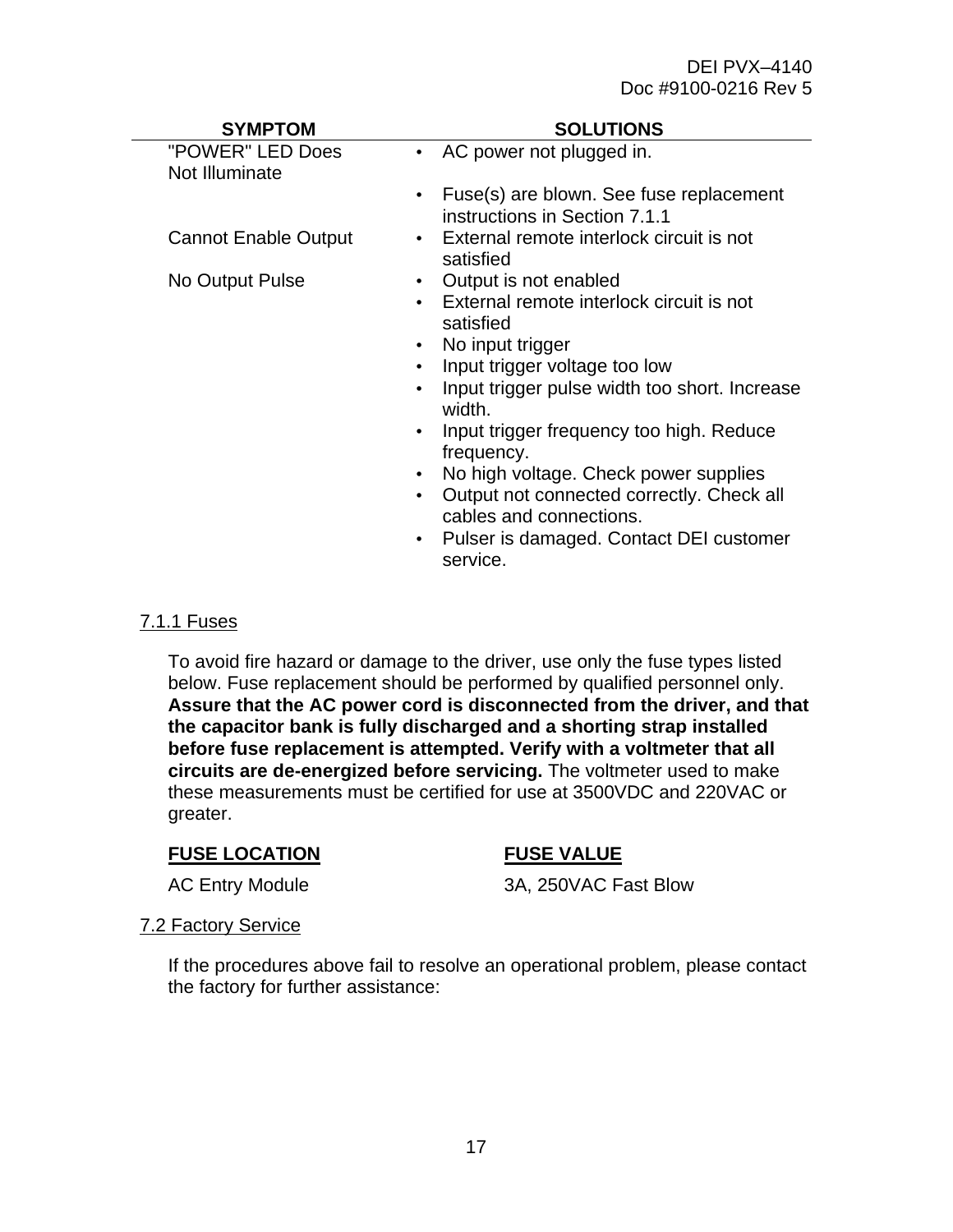#### DIRECTED ENERGY, INC. 2401 RESEARCH BLVD SUITE 108 FORT COLLINS, CO 80526 (970) 493-1901 FAX (970) 493-1903 EMAIL deiinfo@directedenergy.com

# <span id="page-18-0"></span>**8.0 SYSTEM FAILURE MODES**

The PVX-4140 is capable of generating large amplitude current pulses with very fast rise and fall times. There is limited over-current or over-voltage protection circuitry, and it is the user's responsibility to assure that the interconnect cables and load do not create transients, over-current or overvoltage conditions that could damage the PVX-4140. FAILURE TO DO SO VOIDS THE WARRANTY.

#### 8.1 Over-Current Failure

When the output is shorted, the PVX-4140 can deliver in excess of 10A of current (depending on cabling, pulse power supply setting, etc.). A current pulse of this magnitude is in excess of the driver's specifications. If allowed to operate into a short for an extended period of time, damage to the unit, load and/or associated cabling may result.

#### **9.0 WARRANTY**

There are no warranties, express or implied, including any implied warranty of fitness for a particular purpose nor any IMPLIED WARRANTY OF MERCHANTIBILITY made by Directed Energy, Inc. (DEI) except as follows:

DEI warrants equipment manufactured by it to be free from defects in materials and/or workmanship under conditions of normal use for a period of one year from the date of shipment to the purchaser. DEI will repair or replace, at DEI's option, any product manufactured by it which is shown to be defective or fails to perform within specifications within one year from the date of shipment to the purchaser. OEM, modified and custom items of equipment are similarly warranted, for a period of ninety (90) days from date of shipment to the purchaser.

Equipment claimed to be defective must be returned, transportation prepaid, to DEI's factory in Fort Collins, Colorado within the warranty period. Returns must be preauthorized by contact with DEI's customer service department. Written documentation of such preauthorization shall be included with the returned item.